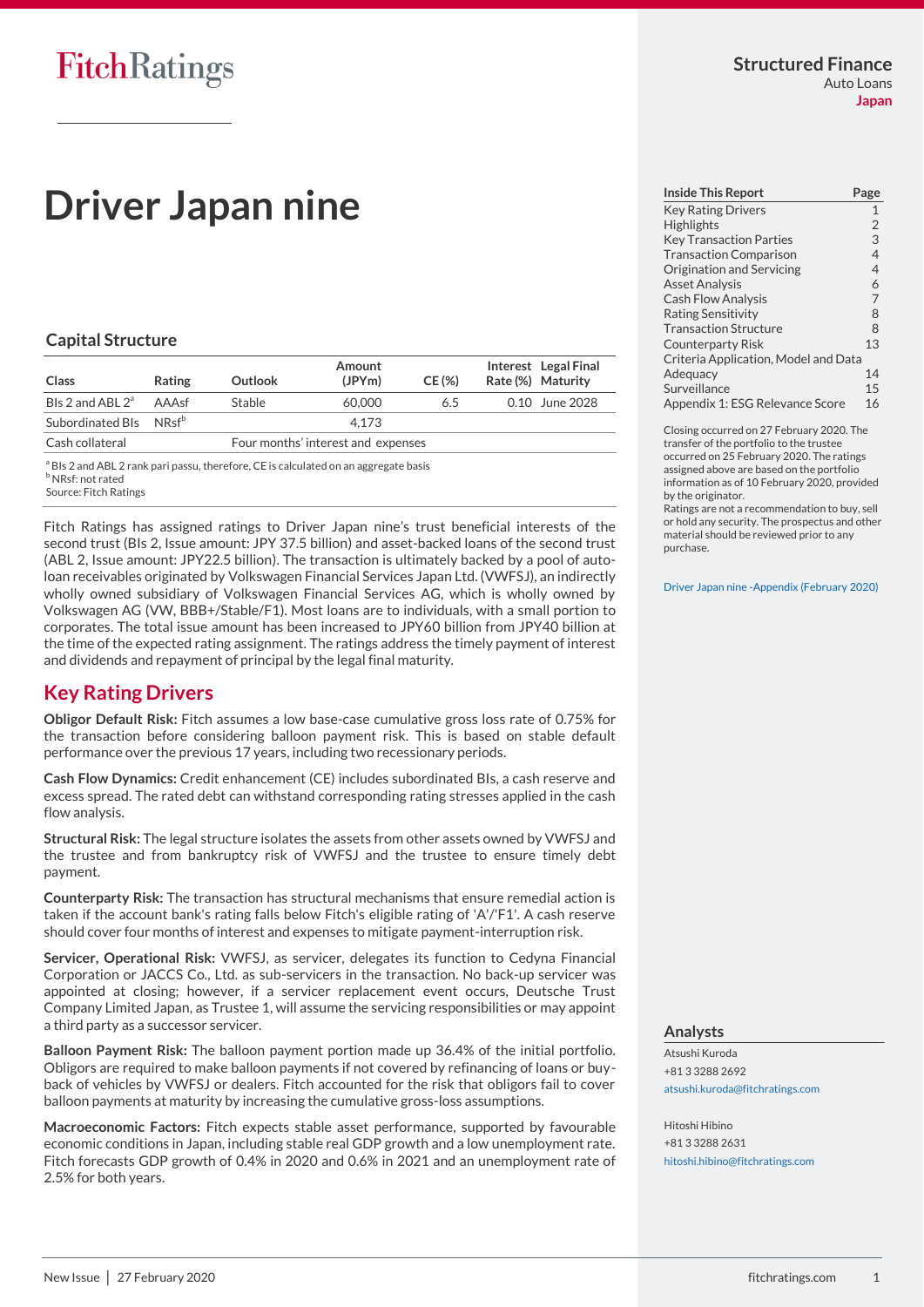# <span id="page-1-0"></span>**Highlights**

## **Pool Characteristics**

The collateral characteristics of Driver Japan nine are consistent with recent Driver Japan transactions, as shown in [Transaction Comparison](#page-3-0) table. The collateral pool is similar to that of Driver Japan eight, with a decrease in fully amortising loans to 8.7% of the portfolio, from 10.9%, while the monthly instalment portion increased to 63.6%, from 62.3%. The transaction structure replicates that of Driver Japan eight.

## **Slight Changes in Key Assumptions**

Fitch's base-case gross-loss rate assumption, before considering balloon-payment risk, has been marginally lowered to 0.75%, from 0.80% for the previous series, due to stable asset performance and Japan's stable historical and expected unemployment rates. Prepayment assumptions were increased to 13%, from 12%, based on a gradually increasing trend for prepayment rates.

# **Base-Case Loss Assumptions by Vehicle**

| (%)                | Actual proportion | Gross loss | Stressed proportion <sup>a</sup> Adjusted gross loss |      |
|--------------------|-------------------|------------|------------------------------------------------------|------|
| New vehicles       |                   | O 72       |                                                      |      |
| Used vehicles      | つら                | 0.83       | 35                                                   | 0.83 |
| Portfolio weighted | 100               | በ 75       | 100                                                  | -75  |

<sup>a</sup> Due to the upper limit of 35% for used vehicles and potential migration during the one-year revolving period, the adjusted gross-loss assumptions of 0.75% is used for cash flow analysis Source: Fitch Ratings

## **Historical Performance**

The charts below display cumulative gross loss data of new and used vehicles for loans originated by VWFSJ since July 2002. The loans have performed well throughout the observation period, which includes two recessionary periods in 2008 and 2012, and have been superior than those of the global peer group. Recent vintages have performed better than average, supported by Japan' stable economic conditions.



#### <span id="page-1-1"></span>**Applicable Criteria**

[Global Structured Finance Rating Criteria](https://app.fitchconnect.com/search/research/article/RPT_10073280)  [\(May 2019\)](https://app.fitchconnect.com/search/research/article/RPT_10073280) [Structured Finance and Covered Bonds](https://app.fitchconnect.com/search/research/article/RPT_10108544)  [Counterparty Rating Criteria \(January](https://app.fitchconnect.com/search/research/article/RPT_10108544) 2020) [Consumer ABS Rating Criteria](https://app.fitchconnect.com/search/research/article/RPT_10101290)  [\(December](https://app.fitchconnect.com/search/research/article/RPT_10101290) 2019) [Structured Finance and Covered Bonds](https://app.fitchconnect.com/search/research/article/RPT_10108983)  [Country Risk Rating Criteria \(February 2020\)](https://app.fitchconnect.com/search/research/article/RPT_10108983)

#### **Related Research**

Japan – [December 2019 Global Economic](https://app.fitchconnect.com/search/research/article/RPT_10104486)  [Outlook Forecast \(December 2019\)](https://app.fitchconnect.com/search/research/article/RPT_10104486)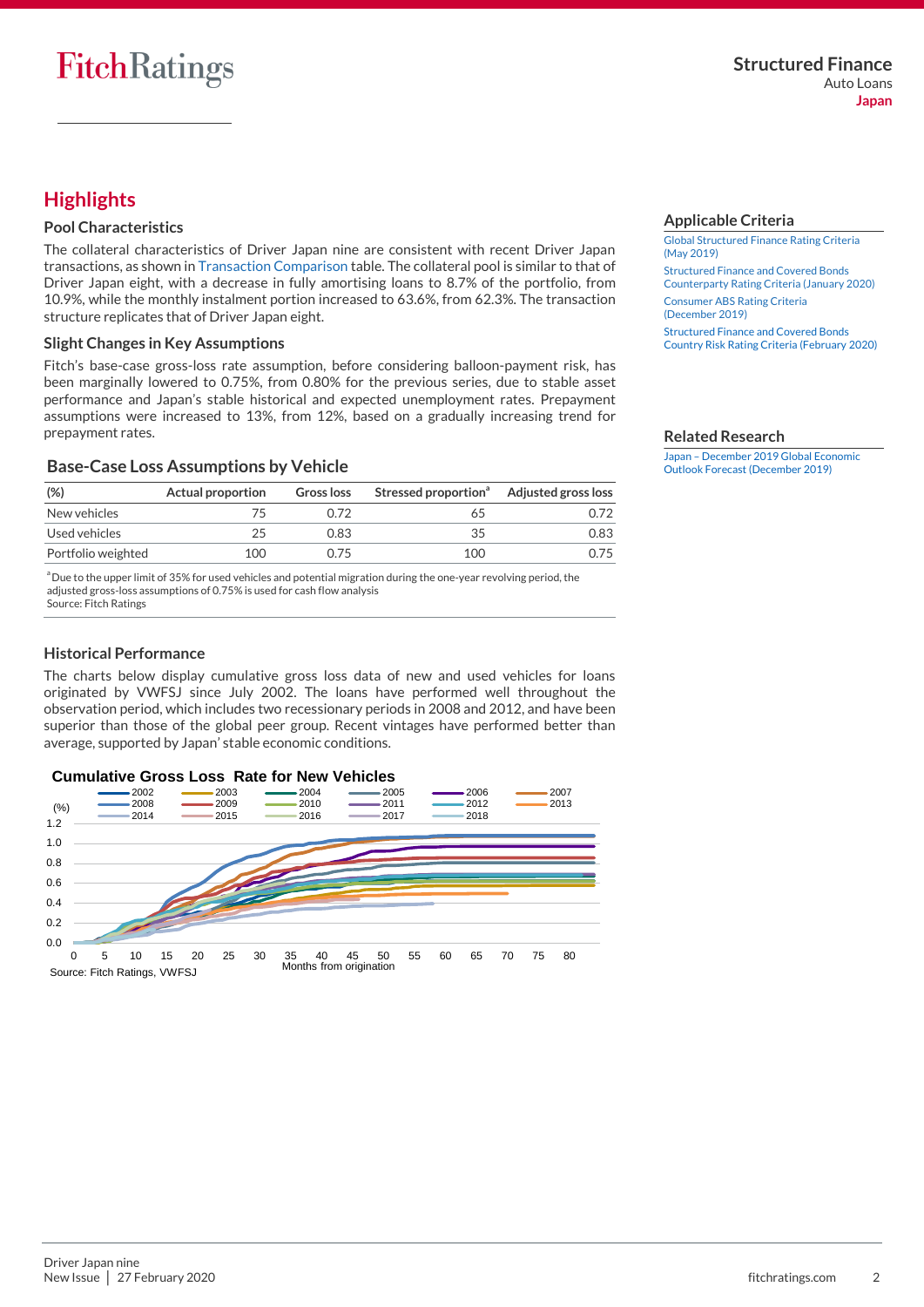# **Cumulative Gross Loss Rate for Used Vehicles**



#### **No Swap**

No swap is used for this transaction, because both assets and liabilities pay fixed rates in Japanese yen.

# **Minimal Credit Impact from ESG**

The highest level of ESG credit relevance is a score of 3, meaning that ESG issues are credit neutral or have only a minimal credit impact on the transaction, either due to their nature or the way in which they are being managed. Se[e Appendix 1.](#page-15-0)

# <span id="page-2-0"></span>**Key Transaction Parties**

# **Key Transaction Parties**

| Role                              | Name                                                                         | <b>Fitch Rating</b>    |
|-----------------------------------|------------------------------------------------------------------------------|------------------------|
| Issuer of BIs 2/borrower of ABL 2 | Deutsche Trust Company Limited Japan                                         | Not rated              |
| Originator/servicer/Trustor 1     | Volkswagen Financial Services Japan Ltd.                                     | Not rated              |
| Sub-servicers/guarantors          | JACCS Co., Ltd. and Cedyna Financial Corporation Not rated                   |                        |
| Trustee 1 and 2/borrower of ABL 1 | Deutsche Trust Company Limited Japan                                         | Not rated              |
| Issuer account bank provider      | MUFG Bank, Ltd.                                                              | A/Negative/F1          |
| Co-arrangers                      | Mizuho Securities Co., Ltd.<br><b>BNP Paribas Securities (Japan) Limited</b> | Not rated<br>Not rated |
| Lender of ABL 1/Trustor 2         | Mizuho Securities Co., Ltd.                                                  | Not rated              |
| Source: Fitch Ratings, VWFSJ      |                                                                              |                        |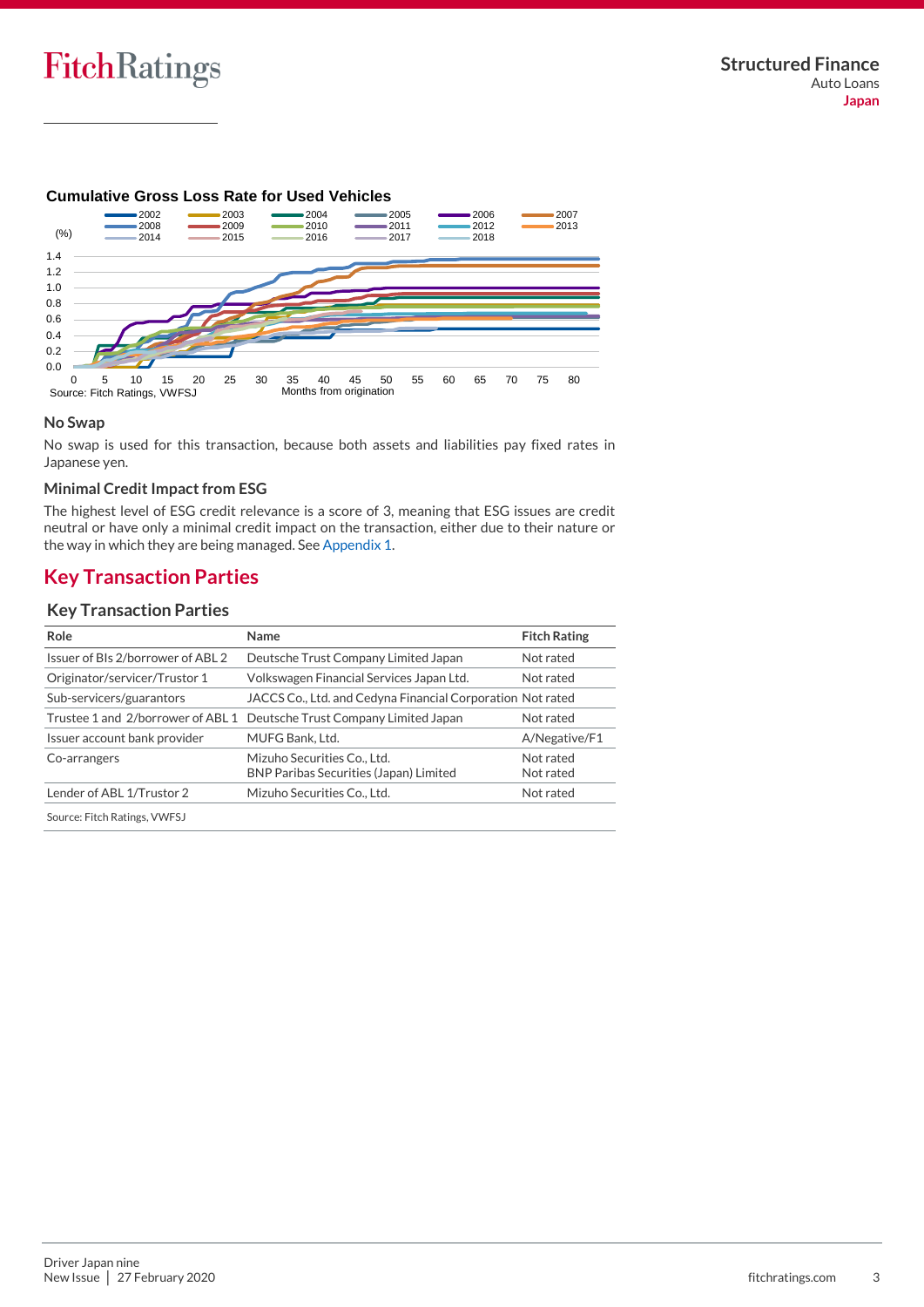# <span id="page-3-0"></span>**Transaction Comparison**

# **Transaction Comparison**

| Portfolio summary as of closing                                                                          | <b>Driver Japan five</b> |                | Driver Japan six Driver Japan seven Driver Japan eight Driver Japan nine <sup>a</sup> |                |                |
|----------------------------------------------------------------------------------------------------------|--------------------------|----------------|---------------------------------------------------------------------------------------|----------------|----------------|
| Total discounted principal balance (JPYm)                                                                | 64.176                   | 64.172         | 58,824                                                                                | 69,521         | 64,173         |
| Number of auto loan contracts                                                                            | 31,976                   | 30,757         | 25,466                                                                                | 30,362         | 26,586         |
| Average discounted principal balance (JPY)                                                               | 2,007,013                | 2,086,410      | 2,309,893                                                                             | 2,289,731      | 2,413,789      |
| Weighted-average seasoning (months)                                                                      | 13.4                     | 11.8           | 9.6                                                                                   | 9.3            | 9.1            |
| Weighted-average remaining term (months)                                                                 | 32.7                     | 36.3           | 38.9                                                                                  | 39.2           | 40.5           |
| Collateral by balance (%)                                                                                |                          |                |                                                                                       |                |                |
| Geographic distribution                                                                                  |                          |                |                                                                                       |                |                |
| Tokyo: 17.4                                                                                              |                          | Tokyo: 17.7    | Tokyo: 18.0                                                                           | Tokyo: 18.1    | Tokyo: 16.8    |
|                                                                                                          | Kanagawa: 10.5           | Kanagawa: 10.2 | Kanagawa: 10.4                                                                        | Kanagawa: 10.1 | Kanagawa: 10.9 |
|                                                                                                          | Aichi: 6.9               | Aichi: 6.9     | Aichi: 7.3                                                                            | Aichi: 7.3     | Osaka: 7.4     |
|                                                                                                          | Osaka: 6.6               | Saitama: 6.6   | Saitama: 6.7                                                                          | Osaka: 7.2     | Aichi: 7.3     |
| Saitama: 6.0                                                                                             |                          | Osaka: 6.3     | Osaka: 6.6                                                                            | Saitama: 6.9   | Saitama: 6.8   |
| Sub-servicers                                                                                            |                          |                |                                                                                       |                |                |
| Cedyna                                                                                                   | 62.0                     | 61.1           | 58.8                                                                                  | 57.6           | 56.7           |
| <b>JACCS</b>                                                                                             | 38.0                     | 38.9           | 41.2                                                                                  | 42.4           | 43.3           |
| Age of vehicles                                                                                          |                          |                |                                                                                       |                |                |
| New vehicles                                                                                             | 79.5                     | 77.2           | 76.2                                                                                  | 75.3           | 74.6           |
| Used vehicles                                                                                            | 20.5                     | 22.8           | 23.8                                                                                  | 24.7           | 25.4           |
| Type of repayment                                                                                        |                          |                |                                                                                       |                |                |
| Balloon payment                                                                                          | 83.9                     | 86.4           | 89.4                                                                                  | 89.1           | 91.3           |
| <b>Fully amortising</b>                                                                                  | 16.1                     | 13.6           | 10.6                                                                                  | 10.9           | 8.7            |
| Type of payment                                                                                          |                          |                |                                                                                       |                |                |
| Monthly instalment portion                                                                               | 59.0                     | 60.5           | 61.8                                                                                  | 62.3           | 63.6           |
| <b>Balloon portion</b>                                                                                   | 41.0                     | 39.5           | 38.2                                                                                  | 37.7           | 36.4           |
| <sup>a</sup> Figures for Driver Japan nine are based on the initial pool<br>Source: Fitch Ratings, VWFSJ |                          |                |                                                                                       |                |                |

<span id="page-3-1"></span>**Origination and Servicing**

# **Originator and Servicer Overview**

VWFSJ is an indirectly wholly owned subsidiary of Volkswagen Financial Services AG, which is a wholly owned subsidiary of VW. VWFSJ has been securitising loan receivables since 2012. This transaction will be the ninth securitisation of Japanese auto-loan receivables under the Driver brand.

VWFSJ has entered into consignment agreements with JACCS and Cedyna. JACCS was established in Hakodate in 1954 and is an equity-method accounted affiliate of Mitsubishi UFJ Financial Group, Inc. (A/Negative/F1).

JACCS' main businesses include shopping credit, auto loans, credit cards, loan cards and credit guarantees. VWFSJ and JACCS entered into a consignment agreement in 2007.

Cedyna was established in 2009 following a merger of three consumer-finance companies, OMC Card, Inc., Central Finance Co., Ltd. and QUOQ Inc.. It is a wholly owned subsidiary of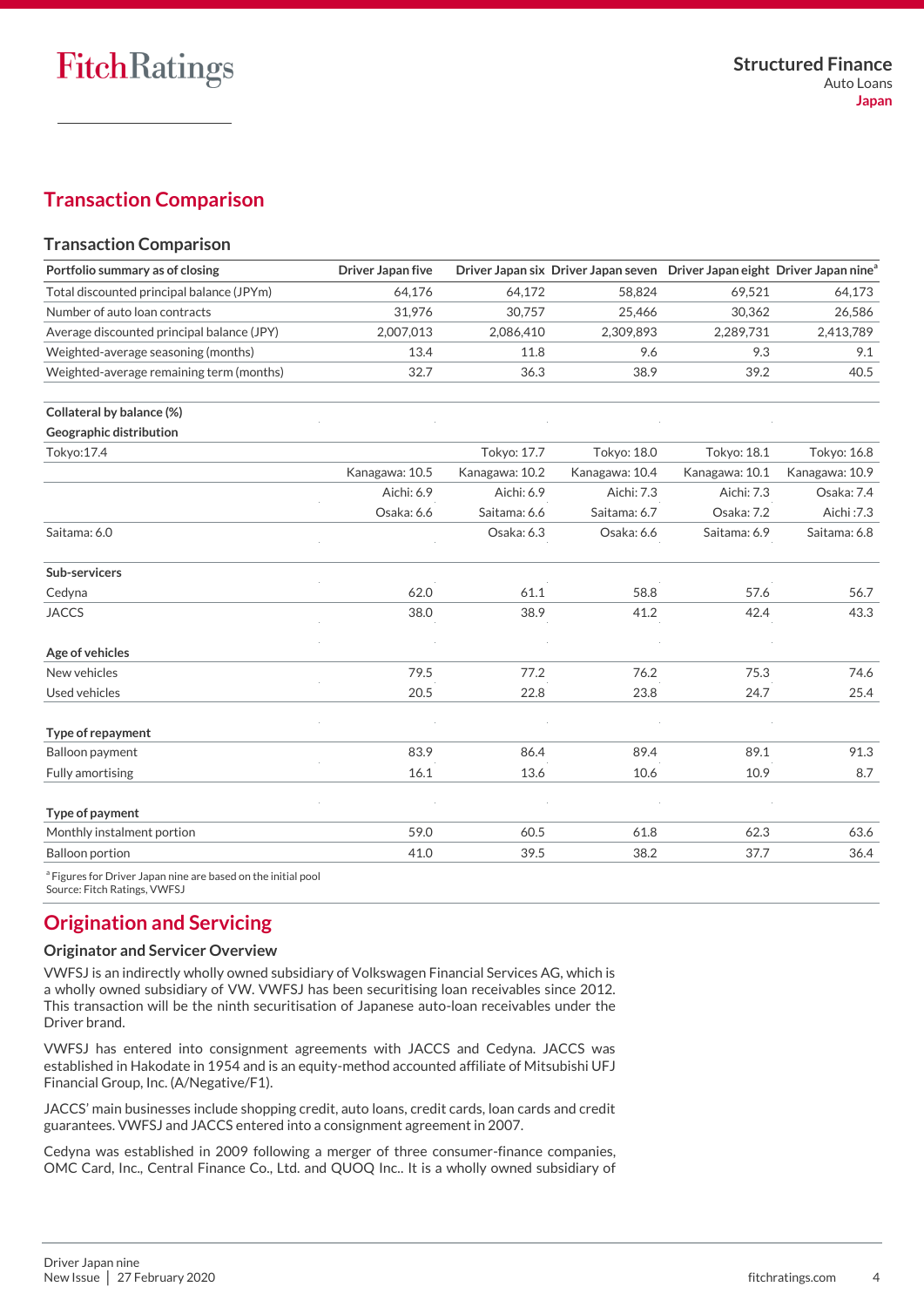Sumitomo Mitsui Card Company, Limited, which is a wholly owned subsidiary of Sumitomo Mitsui Financial Group, Inc. (A/Stable/F1). Cedyna focuses on three key businesses; credit cards, instalments, including auto loans, and solutions. VWFSJ entered into a consignment agreement with one of the three predecessor companies, Central Finance, in 2002.

Under the consignment agreements, JACCS and Cedyna perform credit analysis of obligors of auto-loan receivables, guarantee the payment obligations of the auto-loan receivables, collect instalment payments and transfer the collections to VWFSJ. Furthermore, the two companies will undertake to perform the same services as currently provided to VWFSJ as sub-servicers delegated by Trustee 1 under each sub-servicing agreement entered into among Trustee 1, VWFSJ, each of JACCS and Cedyna. JACCS and Cedyna will remit collections directly to Trustee 1 if VWFSJ, as servicer, fails to make required advance payments, if instructed by Trustee 1 to do so.

## **Loan Products**

The following seven loan products can be incorporated in the underlying portfolio under the eligibility criteria. All loans may be prepaid at any time.

- Owner's Plan (100) : fully amortising loans with equal monthly instalments.
- Twin Plan (101): fully amortising loans with equal monthly instalments. This plan is designed to provide loans for purchasers of Volkswagen and Audi vehicles when the main loan with a low-rate campaign exceeds the maximum amount limit.
- Refinance of 140 (105): fully amortising loans with equal monthly instalments. This product is designed for refinancing the balloon payment of Volkswagen Solutions and Audi Future Drive (140).
- Refinance of 150/151 (106): fully amortising loans with equal monthly instalments. This product is designed for refinancing the balloon payment of S-Loan, etc. and S-Loan Plus.
- Volkswagen Solutions, Audi Future Drive (140): balloon loans for purchasers of Volkswagen and Audi vehicles with equal monthly instalments. A repurchase option at a pre-determined price is included.
- S-Loan, etc. (150): balloon loans with equal monthly instalments. No repurchase option is included.
- S-Loan Plus (151): balloon loans for purchasers of Audi vehicles with equal monthly instalments. A repurchase option at a pre-determined price is included if the customer purchases a new Audi.

# **Underwriting**

VWFSJ's origination process is based on a broad dealer network of 443 dealerships; Volkswagen: 255, Audi: 126, Bentley: 9, Lamborghini: 10, Ducati: 43, as of end-October 2019. VWFSJ monitors the dealers via its rating system based on financial strength. The dealer is responsible for offering financing services to customers. If a purchaser submits a credit application, the dealer will forward it to a sub-servicer by facsimile or EVAS, VWFSJ's proprietary web-based system that supports quotation creation, loan applications and the notification of examination results from the sub-servicer to the dealer. Once the completeness of the submitted application is confirmed by the sub-servicer, it will contact the purchaser to confirm their intention to purchase the vehicle. Each sub-servicer uses a proprietary scoring system to assess the application and make credit decisions.

The underwriting process takes the applicant's attributes and credit history into account. There have been no material changes in the underwriting standards of both sub-servicers. There is, in principle, no provision in the underwriting standards that allows an exceptional treatment of applicants in credit decisions. If an irregularity is identified in the submitted application, it will be reported to VWFSJ and the final decision will be made by both VWFSJ and the relevant sub-servicer.

Once the credit decision is made, the result is conveyed to the dealer through EVAS. If the loan application is approved, the down payment is made and the contract is arranged and signed.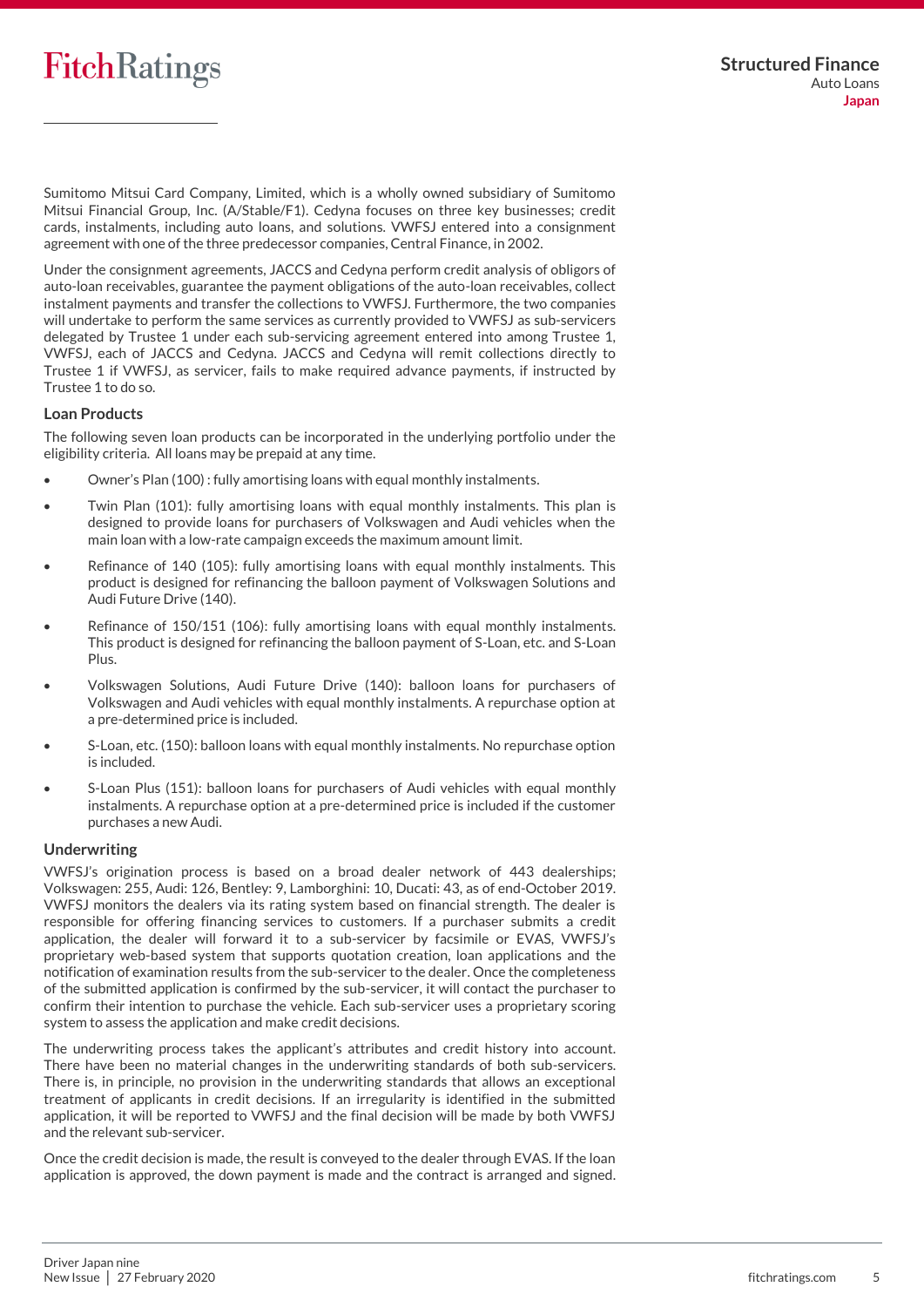After the contract data is delivered to VWFSJ, it makes an advance payment on behalf of the purchaser to the dealer.

We regard cancellation risk of auto-loan agreements in the underlying portfolio as limited, because the loans to be included in the portfolio are well seasoned; previous Driver Japan transactions had portfolios with seasoning of 9 months to 17 months on average to date. In addition, the eligibility criteria require the loans to have made at least two monthly payments, while most cancellations have historically occurred at the very early stage of the loan term.

## **Servicing and Collections**

At closing, VWFSJ acts as the servicer of the transaction; but delegates part of its function to Cedyna or JACCS as sub-servicers. All scheduled payments by obligors to sub-servicers are made by direct debit.

If a delinquency occurs, the relevant sub-servicer will encourage the delinquent obligor via phone call or SMS to pay the loan for the first 60 days. Thereafter, they may also meet the delinquent obligor until up to 90 days overdue. If an obligor fails to make monthly instalment payments for three consequtive months the loan will be classed as defaulted and the relevant guarantor will make a guarantee payment to VWFSJ.

Guarantors are exempt from the guarantee payment if, among other factors, the obligor has exercised their contractual option to sell the purchased vehicle to the dealer or VWFSJ upon the final instalment payment, but the relevant party fails to perform its obligation to pay the pre-agreed amount to the guarantor. Fitch does not give any credit to the guarantees made by Cedyna or JACCS in its initial analysis, as the companies are not rated by Fitch and not all of the loan obligations may be covered by the guarantees due to this exemption.

# <span id="page-5-0"></span>**Asset Analysis**

## **Portfolio Summary**

The pool of eligible receivables consisted of 26,586 contracts with a total discounted principal balance of JPY64,173 million as of the initial cut-off date. The loan receivables were originated by VWFSJ during the ordinary course of business through its distribution network throughout Japan. All loan receivables are amortising principal and interest facilities with a maximum remaining term of 82 months. Loans are provided only to individuals who reside in Japan or corporate entities that have permanent establishments in Japan. The average outstanding discounted loan size was JPY2.41 million and the maximum outstanding discounted loan size was JPY9,996,172. The maximum obligor exposure balance was JPY17.48 million with two loans.

All loan receivables pay a fixed rate of interest and the weighted-average interest rate for the pool is 2.27%. The portfolio is geographically concentrated in the Tokyo metropolitan area, as commonly observed in consumer asset pools. The pool's weighted-average remaining term at the initial cut-off date was 40.5 months and weighted-average seasoning was 9.1 months.

## **Portfolio Credit Analysis**

## *Default Risk*

Fitch has determined its base-case weighted-average cumulative gross-loss rate expectation of 0.75% (new vehicles: 0.72%, used vehicles: 0.83%) based on stable default performance to date. Fitch reviewed cumulative gross loss data for originations since July 2002, based on VWFSJ's default definition of failure to make monthly instalments for three months.

The transaction features a one-year revolving period. Fitch assumes that about 22% of the pool will be replenished during this period, based on the scheduled repayment profile of the transaction pool. Fitch expects only a minor shift in pool composition, as no substantial drifts in VWFSJ's origination mix are probable within the short time of the revolving period. Therefore, the agency assumes that the proportion of loans for used vehicles would reach the upper limit of 35%, increasing from 25% in the initial pool. However, Fitch does not expect any material change in the portfolio's credit quality, partly because the underlying auto loans are guaranteed by JACCS and Cedyna, who also act as sub-servicers in this transaction. As such, there is little incentive for both companies to relax their underwriting standards.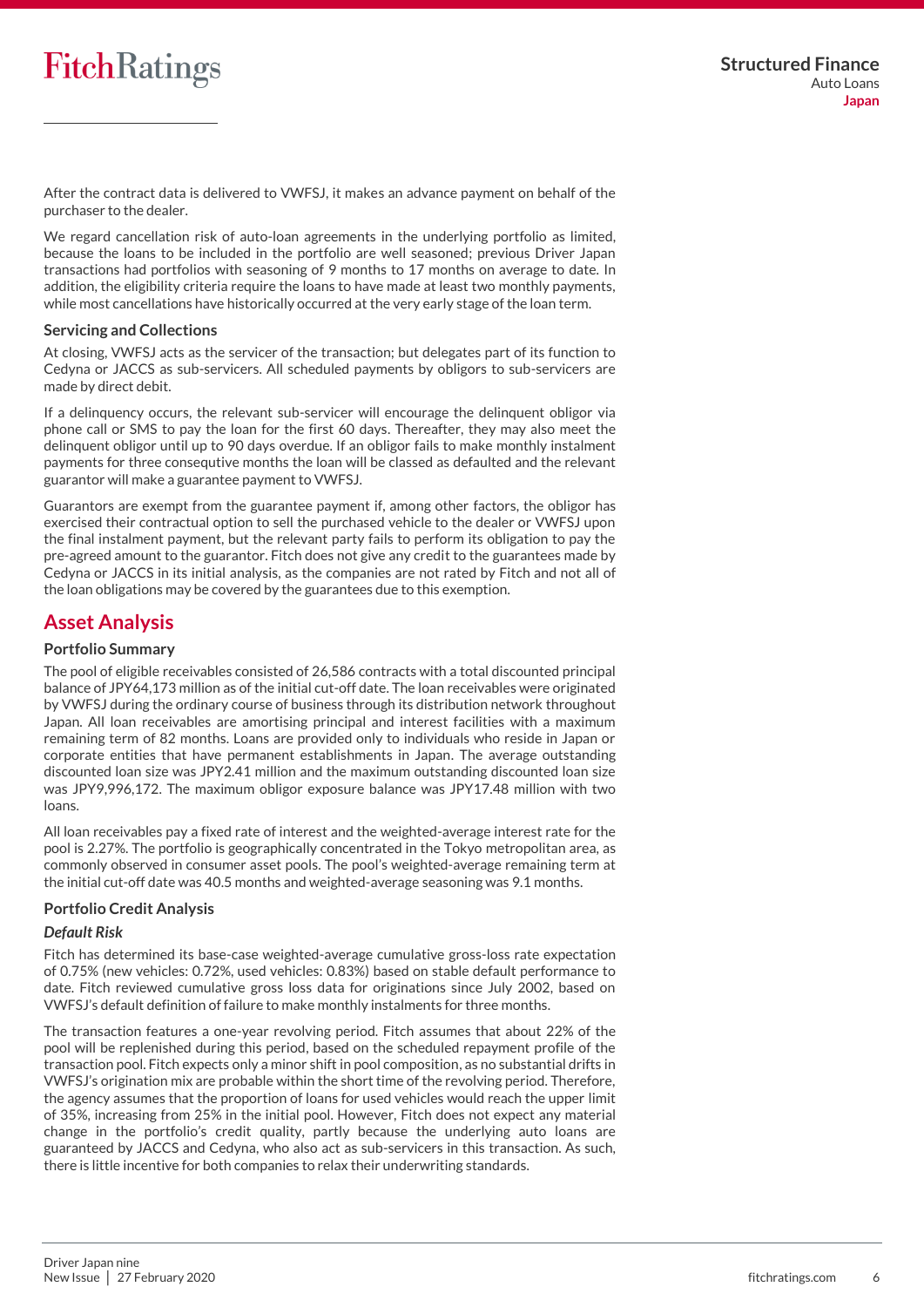The stress multiple for 'AAAsf' stipulated in the criteria ranges between 4.0x and 6.0x, but Fitch used 7.0x for this transaction before taking into account balloon-payment risk to address the low base-case loss in absolute terms, which means that a small change could significantly affect credit enhancement.

Fitch's cumulative gross loss assumptions also reflect balloon risk. There may be obligors who engage in a balloon contract expecting to refinance at maturity or sell the car back to the dealer or VWFSJ. The obligor will be obliged to pay the final instalment if they are unable to refinance the balloon amount due, for example, to a default of VWFSJ, or to sell the car back to the dealer or VWFSJ, creating an unexpected payment shock for the obligor. We believe this may lead to higher obligor defaults compared with amortising loans without balloon payments.

Fitch quantifies the additional default risk stemming from balloon payments in the 'AAAsf' rating scenario by assuming a debtor probability of default in line with the portfolio's 'AAAsf' rating default rate and a 60% obligation failure rate upon the exercise of the debtors' option to resell the vehicles or refinance the loans. This results in an additional cumulative loss of 1.26%, which we added to the 'AAAsf' stressed cumulative gross-loss rate assumptions prior to balloon risk of 5.25% (= 0.75% x 7). The 60% obligation failure rate is based on the diversified dealer network across Japan, two VW group's affiliates within the dealer universe and no precedent of major dealer defaults to date.

#### *Asset Outlook*

Fitch has a Stable Outlook on asset and rating performance. Credit loss is likely to be stable, due to our steady unemployment outlook.

#### *Prepayment Rates*

The transaction is dependent on obligors' prepayment behaviour, as this is the main driver of the speed of deleveraging for the rated debt. Fitch has, therefore, tested the structure's resilience to fast and slow prepayment assumptions based on its expected base-case prepayment rate of 13% a year.

The prepayment of loans with higher interest rates will not lead to a shortfall due to the difference between the interest rate of the prepaid loan and the loan's discount rate. This is because of the two types of discount rates, as described in [Discount Rate](#page-10-0) on page 11.

# <span id="page-6-0"></span>**Cash Flow Analysis**

Fitch used its proprietary cash flow model to test the ability of the asset pool to make interest and principal payments due under the rated debt. It modelled the asset pool by taking into account the scheduled amortisation profile as well as the stressed default and prepayment assumptions.

The liability structure was configured to reflect the transaction structure; specifically, the capital structure and priority of payments. Fitch applied a default definition of three-month delinquency, in line with the typical termination timing practiced by the servicer.

Absent an early amortisation event, the defaulted loan receivables may be delivered to VWFSJ as the holder of the subordinated BIs in kind. Thus, Fitch assumes no recovery from such defaulted loan receivables.

Fitch tested the transaction's sensitivity to front-loaded, evenly distributed and back-loaded default distributions, combined with fast and slow prepayments as well as rising, falling and stable interest rates. Overall, the structure is relatively insensitive to the choice and combination of parameters.

Fitch's modelling shows that sufficient cash flow will be generated to make timely payments of interest and principal to BIs 2 and ABL 2 by the final maturity date in accordance with the transaction documents.

When conducting cash flow analysis, Fitch's cash flow model first projects the portfolio scheduled amortisation proceeds and any voluntary prepayments for each reporting period of the transaction life, assuming no defaults and no voluntary terminations, when applicable. In each rating stress scenario, such scheduled amortisation proceeds and prepayments are then reduced by a scale factor equivalent to the overall percentage of loans that are not assumed to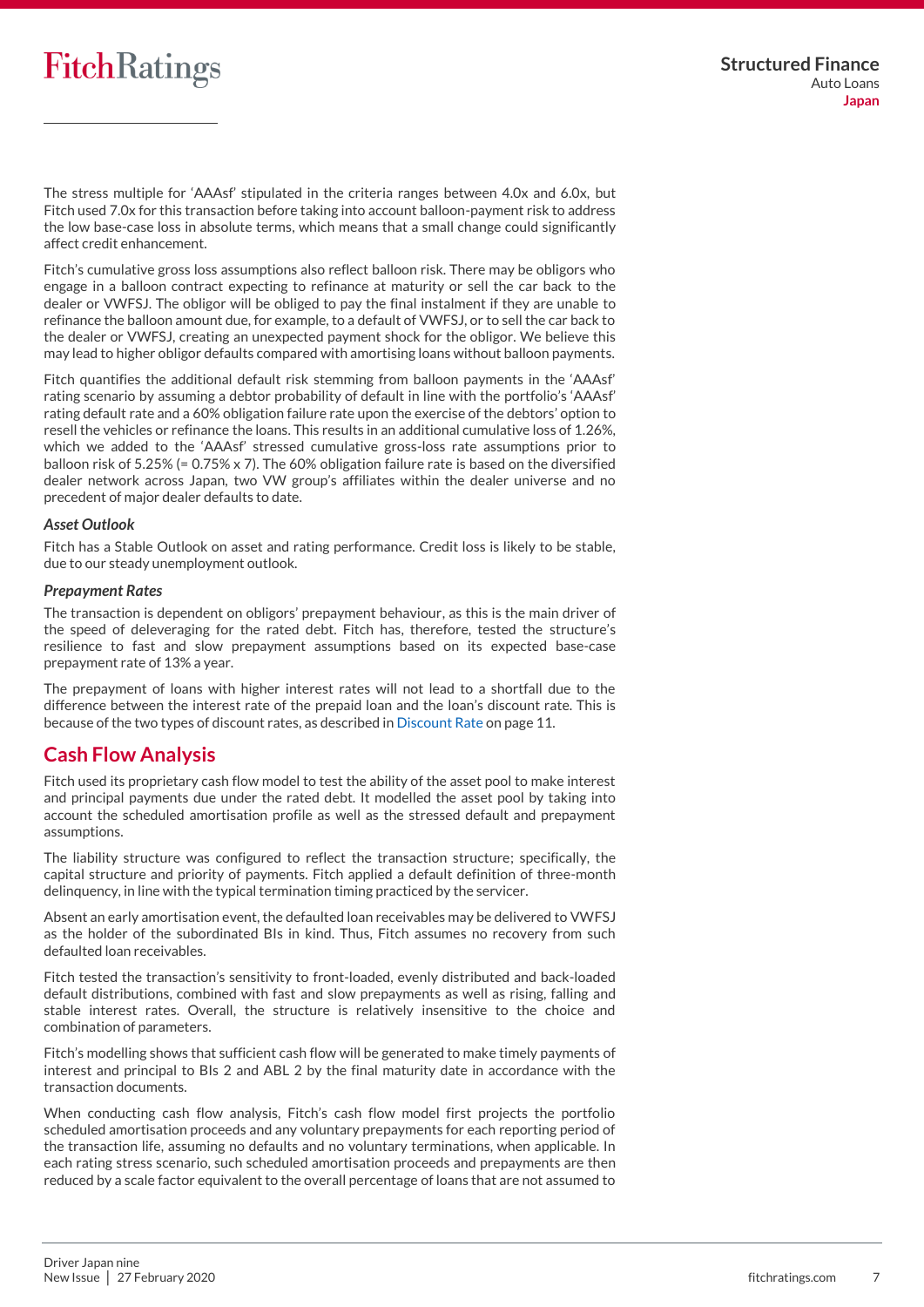The Rating Sensitivity section provides insight into the model-implied sensitivities the transaction faces when one assumption is stressed, while holding others equal. The modelling process uses the estimation and stress of these variables to reflect asset performance in a stressed environment. The results below should only be considered as one potential outcome, as the transaction is exposed to multiple dynamic risk factors. It should not be used as an indicator of possible

> No change or positive change Negative change within same category

-1 category change -2 category change

future performance.

default or to be voluntarily terminated, when applicable. This adjustment avoids running out of performing collateral due to amortisation and voluntary prepayments and ensures all of the defaults projected to occur in each rating stress are realised in a manner consistent with Fitch's published default timing curve.

# <span id="page-7-0"></span>**Rating Sensitivity**

# **Rating Sensitivity to Gross Loss and Asset Yield**

|                                                               | <b>BIs 2 &amp; ABL2</b> |
|---------------------------------------------------------------|-------------------------|
| Original Rating                                               | AAAsf                   |
| 10% increase in gross loss rate                               | AAAsf                   |
| 25% increase in gross loss rate                               | $AA+sf$                 |
| 50% increase in gross loss rate                               | AAsf                    |
| 10% decrease in asset yield                                   | AAAsf                   |
| 25% decrease in asset yield                                   | AAAsf                   |
| 50% decrease in asset yield                                   | $AA+sf$                 |
| 10% increase in gross loss rate & 10% decrease in asset yield | AAAsf                   |
| 25% increase in gross loss rate & 25% decrease in asset yield | $AA+sf$                 |
| 50% increase in gross loss rate & 50% decrease in asset yield | Asf                     |

Sub-servicing

# <span id="page-7-1"></span>**Transaction Structure**

# **Structure Diagram**





#### Source: Fitch Ratings, VWFSJ

## **Capital Structure and Credit Enhancement**

VWFSJ initially entrusts its auto loan receivables, which satisfy the eligibility criteria and are extracted randomly from VWFSJ's auto-loan portfolio, to Deutsche as Trustee 1, which in turn issues senior BIs and subordinated BIs to VWFSJ. VWFSJ also initially entrusts to Deutsche cash, which is primarily meant to provide liquidity to the transaction, if necessary, and Trustee 1 issues subordinated BIs. Therefore, the latter subordinated BIs are not treated as CE in Fitch's analysis and are excluded in calculating CE.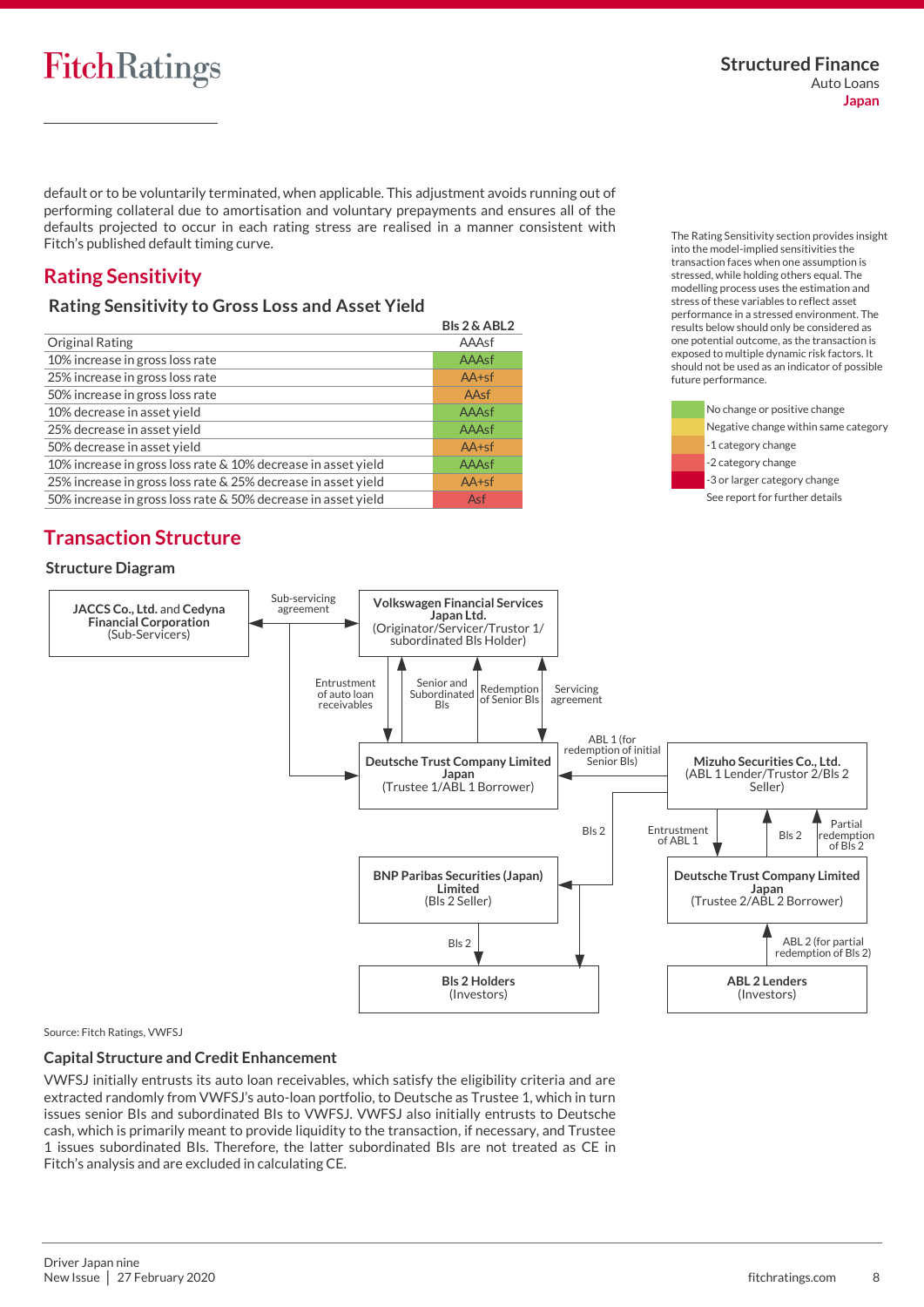Mizuho Securities extends ABL 1 to Trustee 1 to redeem initial senior BIs in full. VWFSJ will continue to hold subordinated BIs throughout the transaction period. Mizuho Securities entrusts ABL 1 to Deutsche as Trustee 2, which in turn issues BIs 2. Investors who would like to invest in the form of BIs will purchase BIs 2. Investors who would like to invest in the form of loans will extend ABL 2 to Trustee 2 to partially redeem BIs 2.

The transaction features a revolving period of one year. VWFSJ may, absent an early amortisation event, also entrust eligible auto loan receivables. Trustee 1 will, in turn, issue the additional senior and subordinated BIs. The amount of the additional senior BIs will be the lesser of (i) the product of 93.5% and the aggregate discounted principal balance of such additional receivables and (ii) the available distribution amount after deducting senior expenses, interest and funds for cash collateral. The amount of the additional subordinated BIs is the aggregate discounted principal balance of such additional auto loan receivables minus the amount of the relevant additional senior BIs. Fitch expects the additional senior BIs to be redeemed during the revolving period, which will lead to an increase in CE.

Absent an early amortisation event, defaulted auto loan receivables in the underlying pool may be distributed to VWFSJ as the subordinated beneficiary as a distribution in kind. This will reduce the subordinated BI balance by an amount of the discounted principal balance of the relevant defaulted auto loan receivables. Fitch does not take any recovery from such receivables into account in its analysis, as we do not expect any replenishment of the subordinated BIs, irrespective of the actual recovery from defaulted auto loan receivables.

We expect the transaction's assets and liabilities, based on the initial pool, to be as follows.

| Assets                                                                                                 | (JPY)                                              | <b>Liabilities</b> | (JPY)                             | Size as % of<br>receivable balance |  |
|--------------------------------------------------------------------------------------------------------|----------------------------------------------------|--------------------|-----------------------------------|------------------------------------|--|
| Receivables                                                                                            | 64,172,991,168                                     |                    | ABL 1 <sup>ª</sup> 60,000,000,000 | 93.5                               |  |
|                                                                                                        |                                                    | Subordinated BIs   | 4.172.991.168                     | 6.5                                |  |
| Total                                                                                                  | 64.172.991.168                                     |                    | 64.172.991.168                    |                                    |  |
| Cash collateral                                                                                        | Equivalent to four months of interest and expenses |                    |                                   |                                    |  |
| $\mathbf{a} = \mathbf{b} \quad \mathbf{b} = \mathbf{c} \quad \mathbf{c} = \mathbf{c} \quad \mathbf{c}$ |                                                    |                    |                                   |                                    |  |

# **Expected Balance Sheet of Trust 1 at Closing**

<sup>a</sup> BIs 2 and ABL 2 are issued, backed by ABL 1. The sum of the balance of BIs 2 (JPY37.5bn) and ABL 2 (JPY22bn) will be JPY60bn

Source: Fitch Ratings, VWFSJ

## **True Transfer of Assets**

The entrustment of the initial and additional auto loan receivables is perfected against third parties by registering such entrustment in accordance with the Act on Special Provisions, etc. of the Civil Code Concerning the Perfection Requirements for the Assignment of Movables and Claims. At closing or at the time of additional entrustment, the entrustment of auto loan receivables will not be perfected against obligors; however, it will be perfected against obligors by notification to obligors upon the occurrence of a servicer or sub-servicer replacement event.

The entrustment of ABL 1 to Trustee 2 is perfected by the approval of Trustee 1 as the borrower of ABL 1 with a certified and notarised date stamp (kakutei hizuke).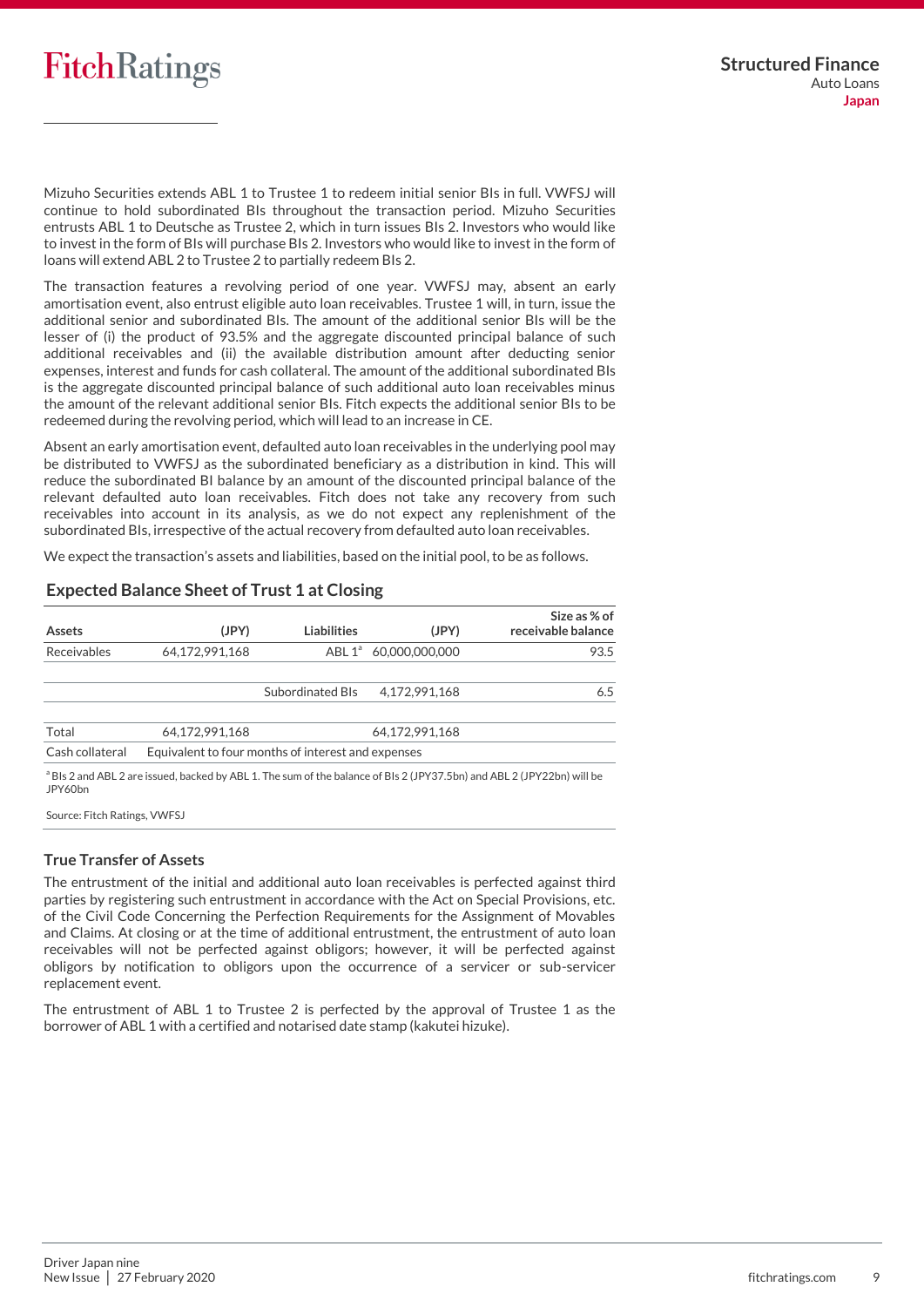## **Eligibility Criteria**

The eligibility criteria that need to be fulfilled at the time of cut-off for the entrustment of the initial and additional auto loan receivables include, but are not limited to, the following:

- each auto loan receivable is a fully disbursed loan;
- the obligor is not insolvent and no bankruptcy proceedings or any other insolvency proceedings are pending or threatened against the obligor;
- Trustor 1 is not prohibited from selling, transferring or assigning its rights in respect of the auto loan receivables;
- the interest-rate type applicable to each auto loan receivable is a fixed interest rate;
- the obligor, if a corporate entity, has its permanent establishment in Japan and is not an affiliate of VW and, if an individual, has their place of residence in Japan;
- at least two monthly payments have been made in respect of each auto loan receivable and all monthly payments are required to be made (i) within 84 months after the date of origination, (ii) within 82 months after the relevant cut-off date and (iii) in equal monthly instalments and without skipped or irregular payments, except for annual or semi-annual bonus month payments and balloon payments;
- each auto loan receivable is payable in yen;
- the principal outstanding balance of each auto loan receivable as of the relevant cut-off date is greater than JPY50,000 and less than JPY10 million;
- auto loan receivables are payable free of set-off;
- each auto loan agreement relates to one purchased vehicle only;
- each auto loan receivable is not overdue;
- auto loan receivables for used vehicles will not exceed 35% of the aggregate discounted principal balance of the auto loan receivables;
- auto loan receivables for purchased vehicles, other than those originated by Trustor 1 in connection with Volkswagen, Audi, Bentley or Lamborghini-branded vehicles, will not exceed 5% of the aggregate discounted principal balance of the auto loan receivables;
- the aggregate amount of the balloon payment percentage will not exceed 50% of the aggregate discounted principal balance of the auto loan receivables;
- the auto loan receivables are jointly and severally guaranteed by JACCS or Cedyna;
- the obligor does not have any relationship with, is not engaged with or does not otherwise fall under any of the categories included in the definition of 'anti-social forces' or 'anti-social forces related party' and does not engage in any anti-social conduct; and
- no receivables from maintenance or other services regarding the purchased vehicles are included in the auto loan receivables.

In the event of any breach of the eligibility criteria, VWFSJ, as Trustor 1, will have to repurchase the relevant receivables at a price equal to the sum of the outstanding discounted principal balance and accrued interest, with the payment made by Trustor 1 to Trustee 1 on the subsequent monthly remittance date after necessary notification between Trustor 1 and Trustee 1.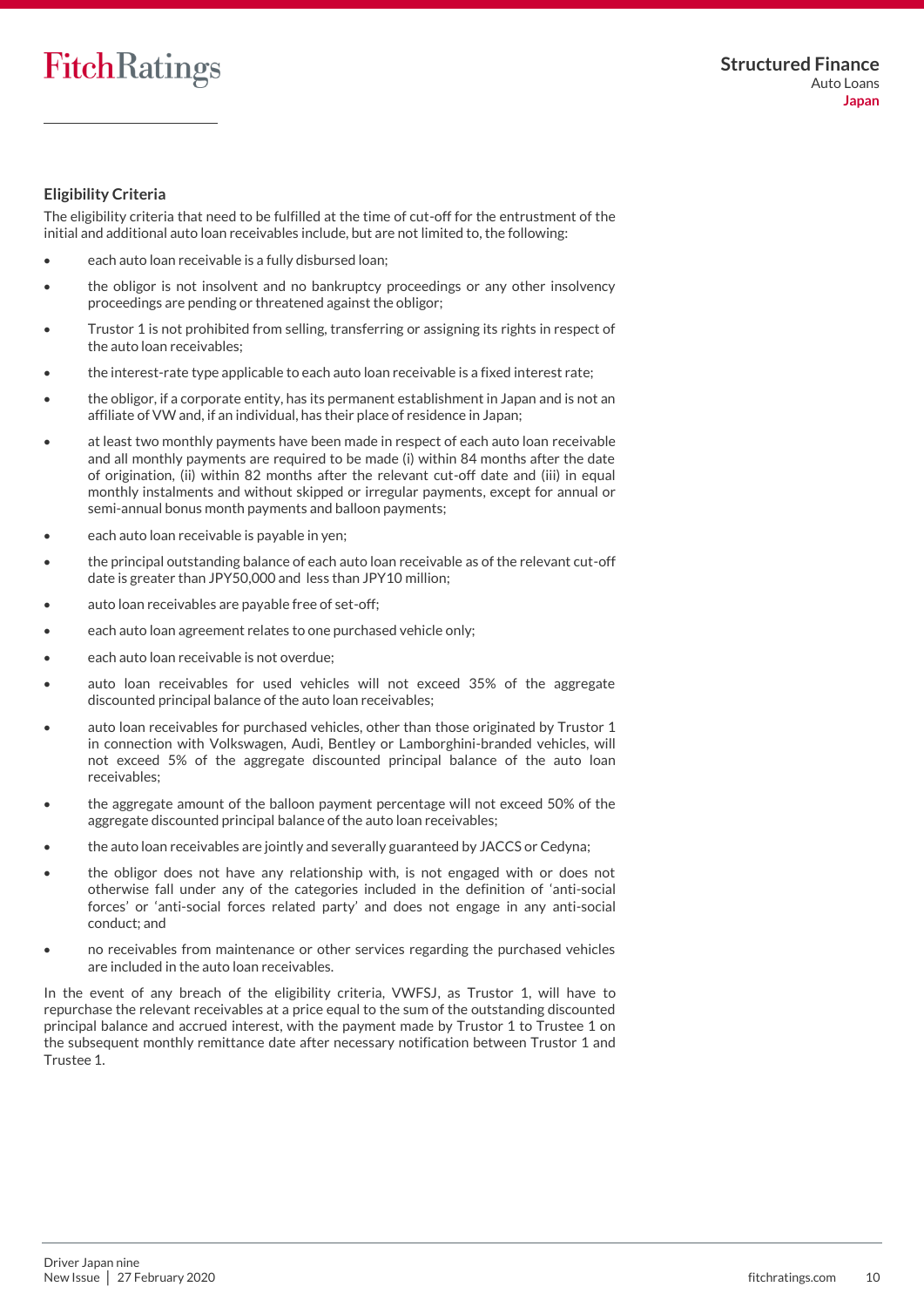# <span id="page-10-0"></span>**Discount Rate**

All securitised receivables will be discounted by a rate that is the greater of:

- a) 1.12% equal to the sum of the three components below in percentage terms
	- (i) fixed coupon rate of BIs 2 and ABL 2;
	- (ii) fixed servicing fees; and
	- (iii) fixed administrative costs and fees, and
- b) the applicable interest rate in the relevant auto loan agreement.

We do not believe this transaction is exposed to the risk of a principal shortfall, even if loans whose interest rates are higher than the discount rate a) are prepaid, since loans with higher interest rates are already discounted by a higher interest rate. Conversely, if loans with an interest rate lower than the discount rate a) above are prepaid, some gains may arise.

## **Liquidity Support**

VWFSJ entrusts cash to Trustee 1 at closing and Trustee 1 in turn issues the subordinated BIs. We expect the cash collateral amount to cover dividends on BIs 2 and interest on ABL 2 as well as fees and expenses for four months.

The target cash collateral amount will remain unchanged from the initial amount throughout the transaction period. At the maturity, any outstanding cash collateral balance may be used to repay BIs 2 and ABL 2.

## **Clean-Up Call Option**

VWFSJ, as trustor of Trust 1, is entitled to exercise a clean-up call if the discounted principal balance of the auto loan receivables is less than 10% of the initial total discounted principal balance on any trust calculation date. Fitch does not take into consideration the possibility of the exercise of the clean-up call in its analysis.

#### **Priority of Payments**

Collected amounts will be distributed in accordance with the priority of payments of Trust 1 and Trust 2, as summarised in the following two tables.

<span id="page-10-1"></span>

|      | <b>Trust 1: Priority of Payments</b>                                                                                   |
|------|------------------------------------------------------------------------------------------------------------------------|
| 1    | Senior expenses, including tax and public charges, servicer and Trustee 1 fees and other fees and<br>expenses          |
| 2    | Overdue and unpaid interest on ABL 1, if any                                                                           |
| 3    | Interest on ABL 1                                                                                                      |
| 4    | Cash collateral ledger up to the target level                                                                          |
| 5a)  | During the revolving period, redemption of additional senior BIs                                                       |
| b)   | After the revolving period and prior to the occurrence of an early amortisation event, necessary<br>repayment of ABL 1 |
| c)   | Following the occurrence of an early amortisation event, repayment of the remaining ABL 1<br>balance                   |
| 6    | Payment of indemnified amounts uncompensated by Trustor 1 to Trustee 1                                                 |
| 7    | Necessary repayment of subordinated BIs                                                                                |
| 8 a) | During the revolving period, dividends on subordinated BIs if payment is made on 7 above;<br>otherwise, carry-over     |
| b)   | After the revolving period and prior to the occurrence of an early amortisation event, dividend on<br>subordinated BIs |
| C)   | Following the occurrence of an early amortisation event, carry-over                                                    |
|      | Source: Fitch Ratings, VWFSJ                                                                                           |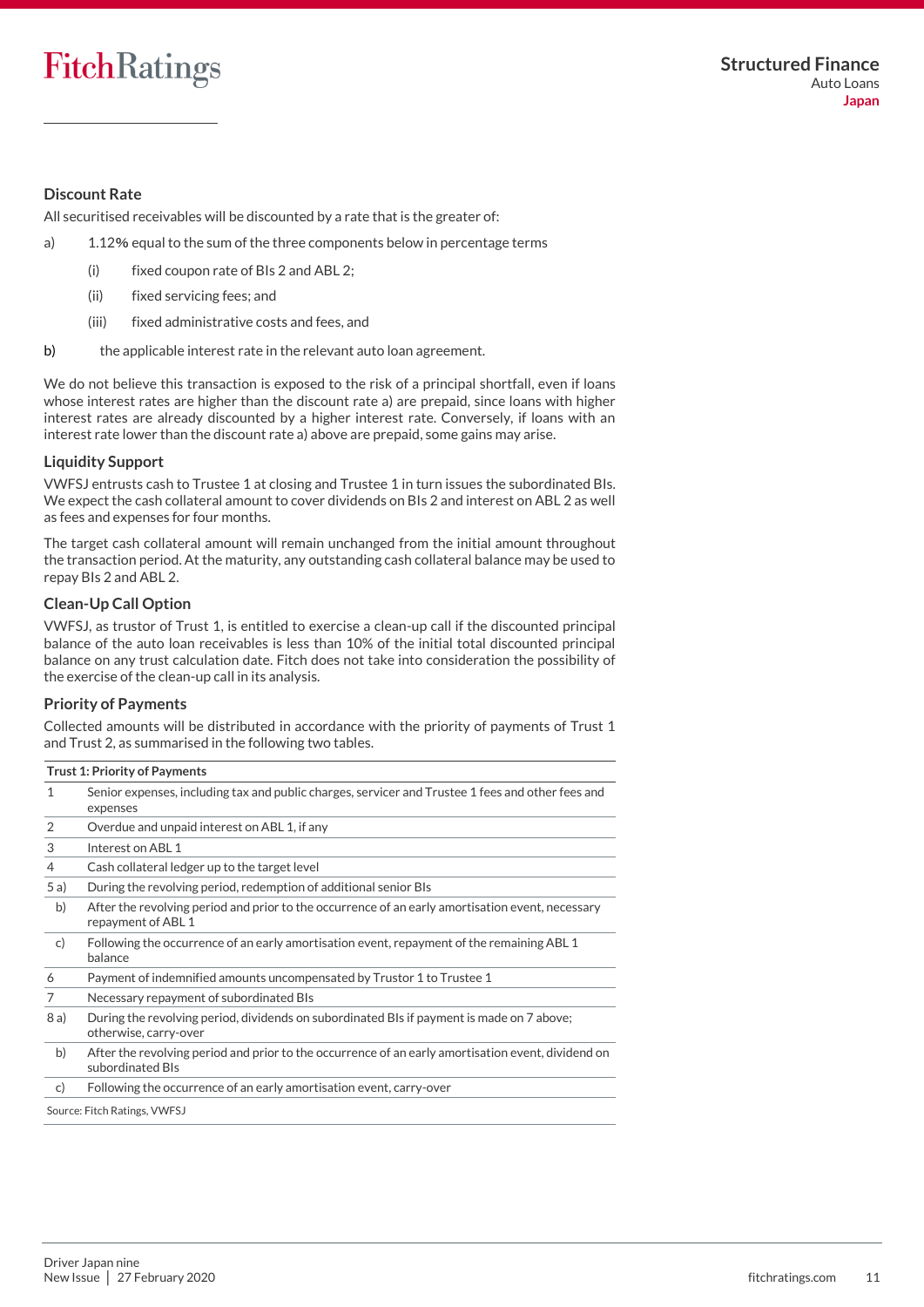#### **Trust 2: Priority of Payments**

- 1 Senior expenses, including tax and public charges, Trustee 2 fees and other fees and expenses
- 2 Overdue and unpaid dividends and interest on BIs 2 and ABL 2, if any
- 3 Dividends and interest on BIs 2 and ABL 2
- 4 Upon the expiration of the revolving period, repayment of BIs 2 and ABL 2 on a pro rata basis

5 Payment of indemnified amounts uncompensated by Trustor 2 to Trustee 2

Source: Fitch Ratings, VWFSJ

## **Repayment Order and Target Overcollateralisation Level**

The transaction will start with CE of 6.5% at closing; however, CE is likely to increase through the entrustment of additional auto loan receivables and redemption of additional senior BIs and/or repayment of ABL 1.

The additional subordinated BIs issued by Trustee 1 to VWFSJ upon the entrustment of additional auto loan receivables will immediately be integrated to the subordinated BIs, while the additional senior BIs will be redeemed by using the collected amount under 5a) of [Trust 1:](#page-10-1)  [Priority of Payments](#page-10-1) during the revolving period.

# **Target Overcollateralisation Levels<sup>a</sup>**

|                                               | <b>Target</b><br>overcollateralisation % |
|-----------------------------------------------|------------------------------------------|
| Initial overcollateralisation level available | 6.5                                      |
| No trigger breached during revolving period   | 8.5                                      |
| No trigger breached after revolving period    | 11.5                                     |
| Level 1 trigger breached                      | 17.0                                     |
| Level 2 trigger breached                      | 100.0                                    |
|                                               |                                          |

a Target overcollateralisation amount is calculated by multiplying the aggregate discounted principal balance of the auto loan receivables by the relevant target overcollateralisation percentage Source: Fitch Ratings, VWFSJ

If the target overcollateralisation is built up and no performance trigger is breached, the amortisation will switch to a quasi-pro rata allocation; however, a fixed floor amount of overcollateralisation needs to be maintained. This means that the overcollateralisation amount will remain unchanged if the discounted principal balance of the auto loan receivables is less than approximately 10% of the initial discounted principal balance. This floor is likely to mitigate concentration risk, which might arise when the transaction can be called but the call option is not exercised.

A level 1 trigger is hit if the cumulative gross loss ratio exceeds the following thresholds:

- 0.50% at any trust calculation date prior to and including August 2020;
- 0.80% at any trust calculation date falling between September 2020 and May 2021; or
- 1.15% at any trust calculation date falling between June 2021 and February 2022.

A level 2 trigger is hit if the cumulative gross loss ratio exceeds 1.6% at any trust calculation date.

The priority of payments will return to a sequential pay-down if any of these triggers are breached until the new target overcollateralisation is reached or BIs 2 and ABL 2 are repaid in full.

These performance-based trigger levels provide limited protection compared with Fitch's base-case cumulative gross loss expectation of 0.75%. However, in its 'AAAsf' stress scenario, Fitch's assumed gross loss rates are higher than the trigger levels, which would contribute to keeping the allocation of the principal repayment in a sequential order over almost the entire transaction period.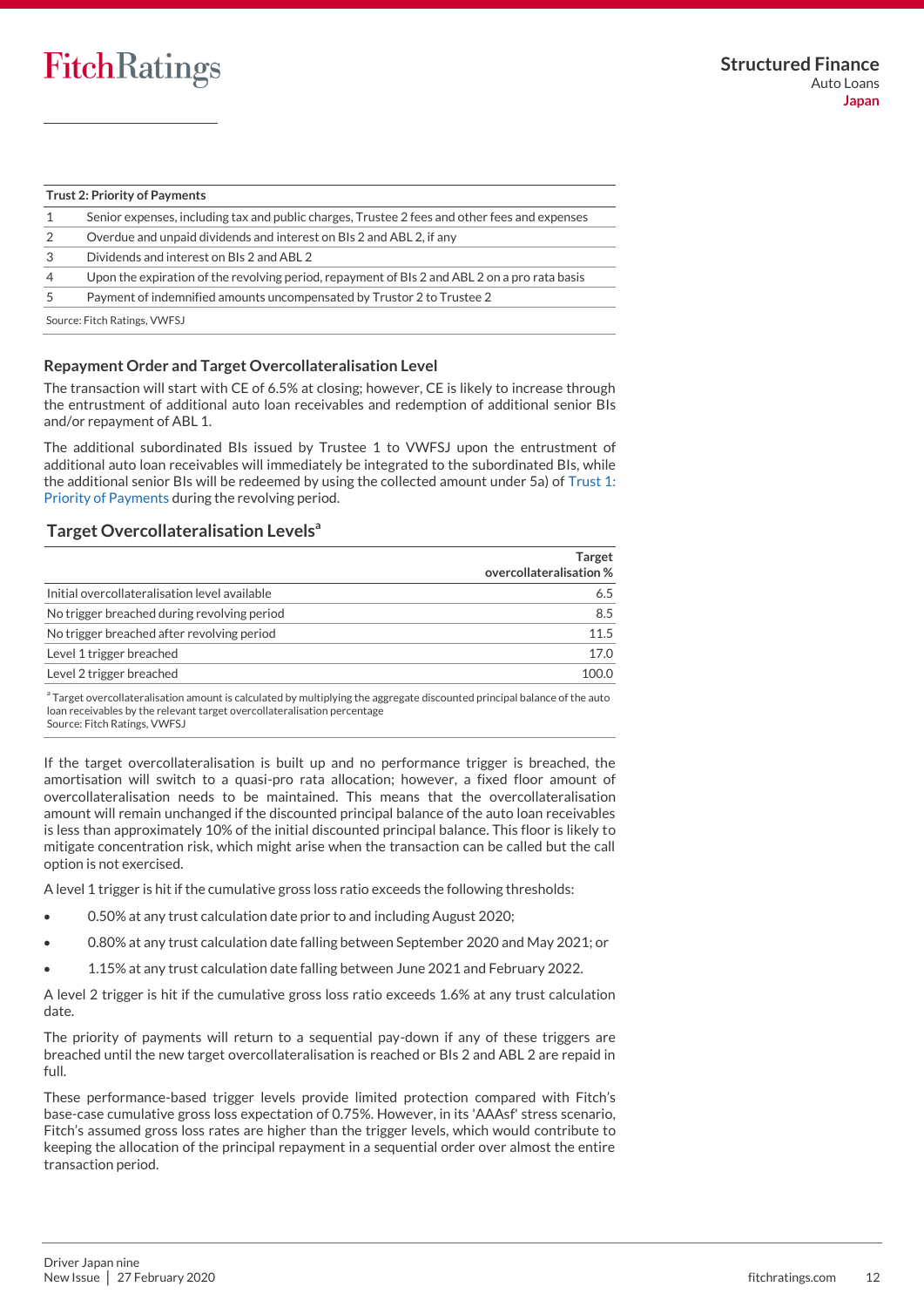## **Early Amortisation**

The following events will end the revolving period and lead to early amortisation:

- a level 2 CE increase condition is met;
- a servicer replacement event;
- a sub-servicer replacement event;
- Trustor 1 fails to fulfil its obligation to repurchase the auto loan receivables under the first trust agreement; or
- on three consecutive trust calculation dates during the revolving period, the expected total cash amount in the trust management account, excluding cash in the cash collateral ledger, after the necessary distribution exceeds 10% of the aggregate discounted principal balance of the auto loan receivables outstanding.

#### **Legal Opinions**

Fitch reviewed legal opinions covering Japanese law that support Fitch's analytical assumptions. These are factored into the credit analysis with respect to the transaction. The opinions cover, among other factors, the enforceability of the obligations of the parties under the transactions documents, the transfer of the underlying assets being effective and the transfer of related collateral being legal, valid and binding (see Fitch's general disclaimer on legal opinions below).

#### **Disclaimer**

Fitch relies in its credit analysis on legal and/or tax opinions provided by transaction counsel for the avoidance of doubt. Fitch has always made clear that it does not provide legal and/or tax advice or confirm that the legal and/or tax opinions, or any other transaction documents, or any transaction structures, are sufficient for any purpose. The disclaimer at the foot of this report makes it clear that this report does not constitute legal, tax and/or structuring advice from Fitch, and should not be used or interpreted as legal, tax and/or structuring advice from Fitch. Should readers of this report need legal, tax and/or structuring advice, they are urged to contact relevant advisers in the relevant jurisdictions.

# <span id="page-12-0"></span>**Counterparty Risk**

Fitch assesses counterparty risk under its [Structured Finance and Covered Bonds](https://app.fitchconnect.com/search/research/article/RPT_10108544)  [Counterparty Rating Criteria](https://app.fitchconnect.com/search/research/article/RPT_10108544) to be in line with the ratings assigned based on the documentation provisions and analytical adjustments described in the following table.

# **Counterparty Risk Exposure**

| Counterparty role/risk       | Counterparty                                                                                                                                                    | <b>Relevant Rating</b><br>under criteria | <b>Minimum Ratings and</b><br>remedial actions                                       | Adjustment to analysis if minimum Ratings and<br>remedial actions not in line with criteria                                                                                                                                                                                                            |
|------------------------------|-----------------------------------------------------------------------------------------------------------------------------------------------------------------|------------------------------------------|--------------------------------------------------------------------------------------|--------------------------------------------------------------------------------------------------------------------------------------------------------------------------------------------------------------------------------------------------------------------------------------------------------|
| Account bank                 | MUFG Bank, Ltd.                                                                                                                                                 | A/Negative/F1                            | replacement within 30<br>calendar days of<br>downgrade below both<br>minimum ratings | Minimum long and short No adjustment; minimum rating s and remedial<br>term ratings of 'A' or 'F1'; actions in line with criteria.                                                                                                                                                                     |
| Servicing continuity         | Trustee 1 will assume<br>servicing<br>responsibilities or may<br>appoint a third party as<br>a successor servicer if a<br>servicer replacement<br>event occurs. | n.a.                                     | There is no minimum<br>rating for the servicer.                                      | No adjustment; we assess servicer continuity risk to<br>be mitigated in accordance with our counterparty<br>criteria due to the presence of Trustee 1, which will<br>take action upon the occurrence of a servicer<br>replacement event, the standard nature of the<br>assets and available liquidity. |
| Source: Fitch Ratings, VWFSJ |                                                                                                                                                                 |                                          |                                                                                      |                                                                                                                                                                                                                                                                                                        |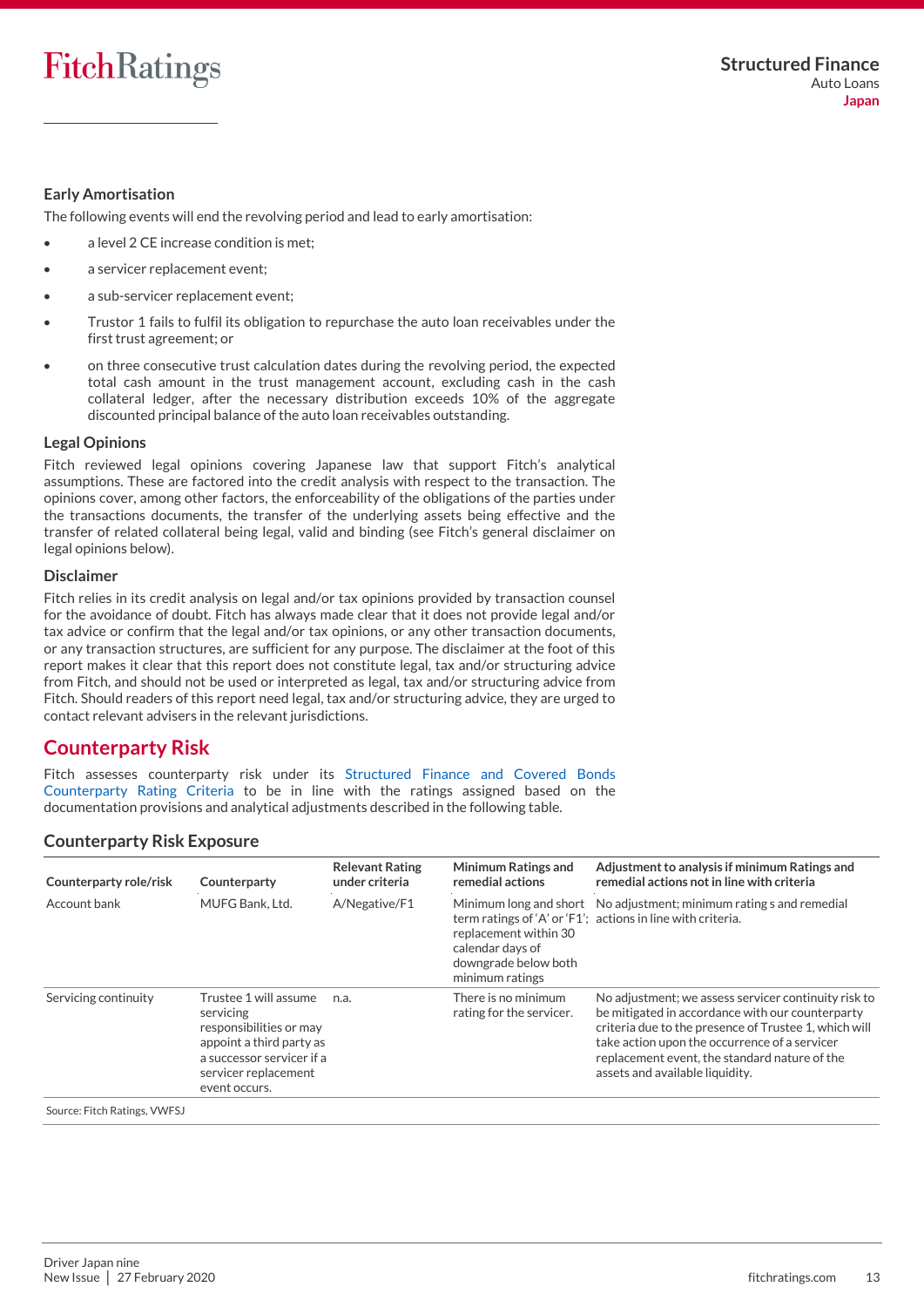# **Servicing**

VWFSJ acts as servicer of the transaction at closing, but delegates its function to Cedyna or JACCS as sub-servicers. No back-up servicer is appointed at closing; however, if a servicer replacement event occurs, Trustee 1 will assume the servicing responsibilities or may appoint a third party as a successor servicer.

The servicer replacement events include the following.

- an insolvency event in relation to the servicer;
- failure by the servicer to pay the required amount to Trustee 1 and such failure remains unremedied for five business days following notice by Trustee 1 to the servicer of such failure;
- failure by the servicer to duly observe or perform in any material respect any of its covenants or agreements under the transaction documents and such failure materially and adversely affects the rights of Trustee 1 and remains unremedied for 30 calendar days following notice by Trustee 1 to the servicer of such failure; or
- any misrepresentation by the servicer under the transaction documents.

The occurrence of an insolvency event in relation to a sub-servicer will constitute a subservicer replacement event. In this case, Trustee 1 may appoint the other unaffected subservicer or a third party as a substitute sub-servicer.

## **Commingling**

Sub-servicers Cedyna and JACCS receive payments from obligors on the 26th and 27th of each month, respectively. Both sub-servicers transfer the received amounts to VWFSJ on the same dates. VWFSJ pays the expected collection amount from the sub-servicers to Trustee 1 four business days prior to the 28th of each month. If VWFSJ fails to prefund the scheduled collection amount on the designated date, it would constitute a servicer replacement event. The amount prefunded by VWFSJ includes both scheduled and prepaid amounts. Therefore, the commingling risk is considered well mitigated for the transfer of payment collections.

## **Set-Off**

At closing, or at the time of additional entrustment, the entrustment of auto loan receivables will be perfected against third parties, but not against obligors; however, VWFSJ is not a deposit-taking financial institution and the eligibility criteria stipulate that the auto loan receivables need to be free from set off. Thus, we assess set-off risk as well-mitigated.

# <span id="page-13-0"></span>**Criteria Application, Model and Data Adequacy**

# **Criteria Application**

## See page 2 for the list o[f Applicable Criteria.](#page-1-1)

Fitch applies its Consumer ABS Rating Criteria as its sector-specific criteria under the overarching framework provided by the Global Structured Finance Rating Criteria, which is the master criteria for the sector. The Structured Finance and Covered Bonds Country Risk Rating Criteria outlines Fitch's approach to assigning and maintaining structured finance and covered bond ratings where the relevant sovereign's Local-Currency Issuer Default Rating (IDR) is below 'AAA'. The remaining criteria listed under Applicable Criteria are cross-sector criteria that outline Fitch's approach to counterparty risk that are relevant for the ratings.

## **Models**

Fitch used its proprietary cash-flow model to analyse the issuer's ability to meet timely interest and ultimate principal payment obligations under stress assumptions. The agency customised the cash-flow model to better reflect the flow of funds outlined in the transaction documents.

The [Multi-Asset Cash Flow Model](https://www.fitchratings.com/site/structuredfinance/emeacfm) was used in the analysis.

# **Data Adequacy**

Fitch was provided with portfolio stratifications showing various parameters, including the current and original loan balance, original term, loan-product split, balloon distribution,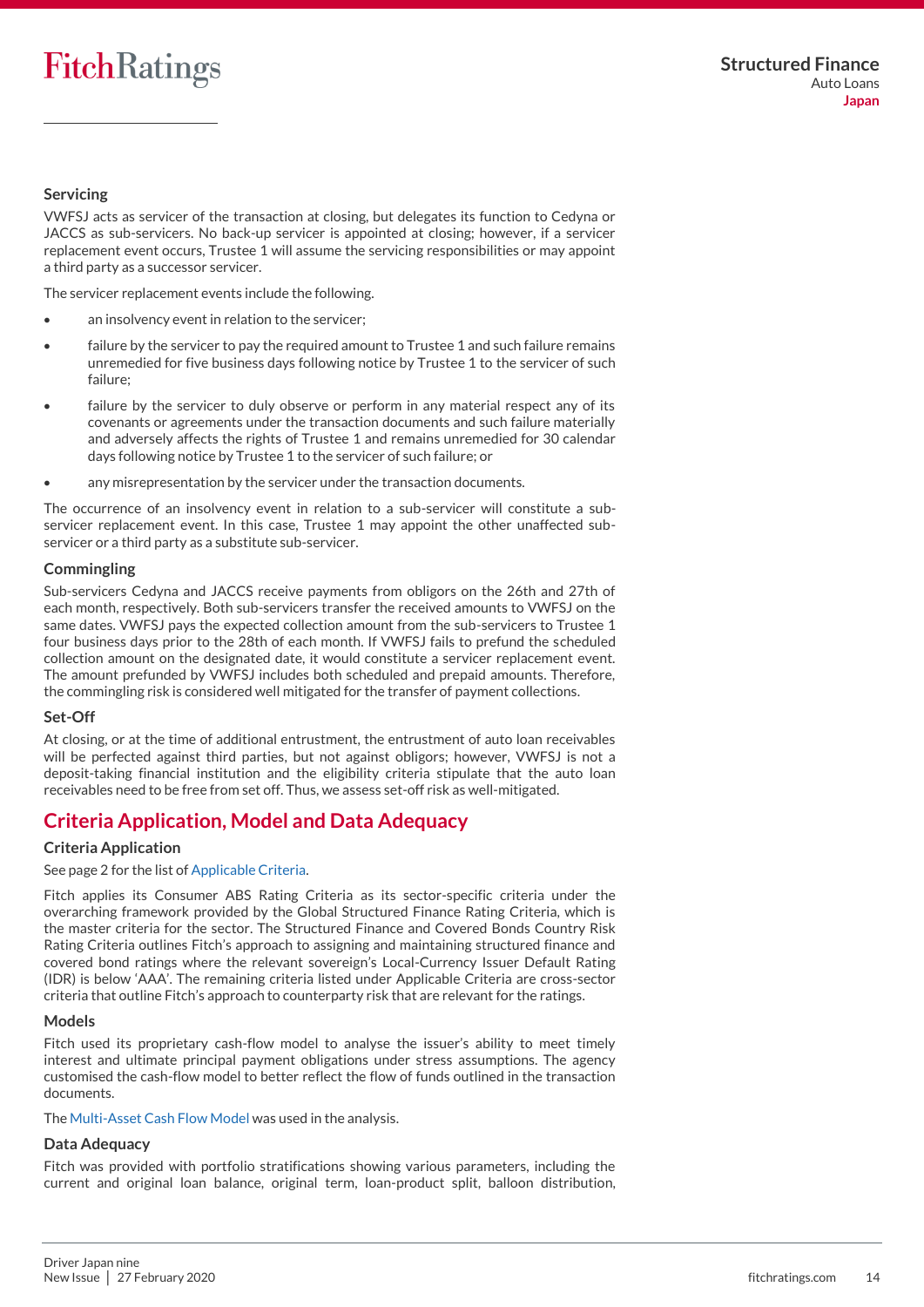remaining term, seasoning, yield, geographic distribution, brand distribution and split of new and used vehicles. Fitch was also provided with dynamic gross loss, prepayment, yield and delinquency data as well as static gross loss, prepayment and cancelation data from July 2002 to October 2019.

Fitch reviewed the results of a third party assessment conducted on the asset portfolio information, and concluded that there were no findings that affected the rating analysis.

Fitch determined that an adequate level of data was provided to apply its rating criteria. The 2002-2019 period covers two economic stress periods of 2008 and 2012 in Japan.

# <span id="page-14-0"></span>**Surveillance**

Fitch will monitor the transaction regularly. The structured finance team will receive monthly investor reports detailing the performance of the portfolio. These reports will provide the basis for the agency's surveillance of the transaction's performance against both base-case expectations and the performance of the industry as a whole. Where appropriate, the agency may request to monitor further data from the originator or servicer. The agency's structured finance team ensures that the assigned ratings remain, in the agency's view, an appropriate reflection of the credit risk of the rated BIs 2 and ABL 2.

Details of the transaction's performance are available at [fitchratings.com](https://www.fitchratings.com/site/home)

Please call the Fitch analysts listed on the first page of this report with any queries regarding initial analysis or ongoing performance.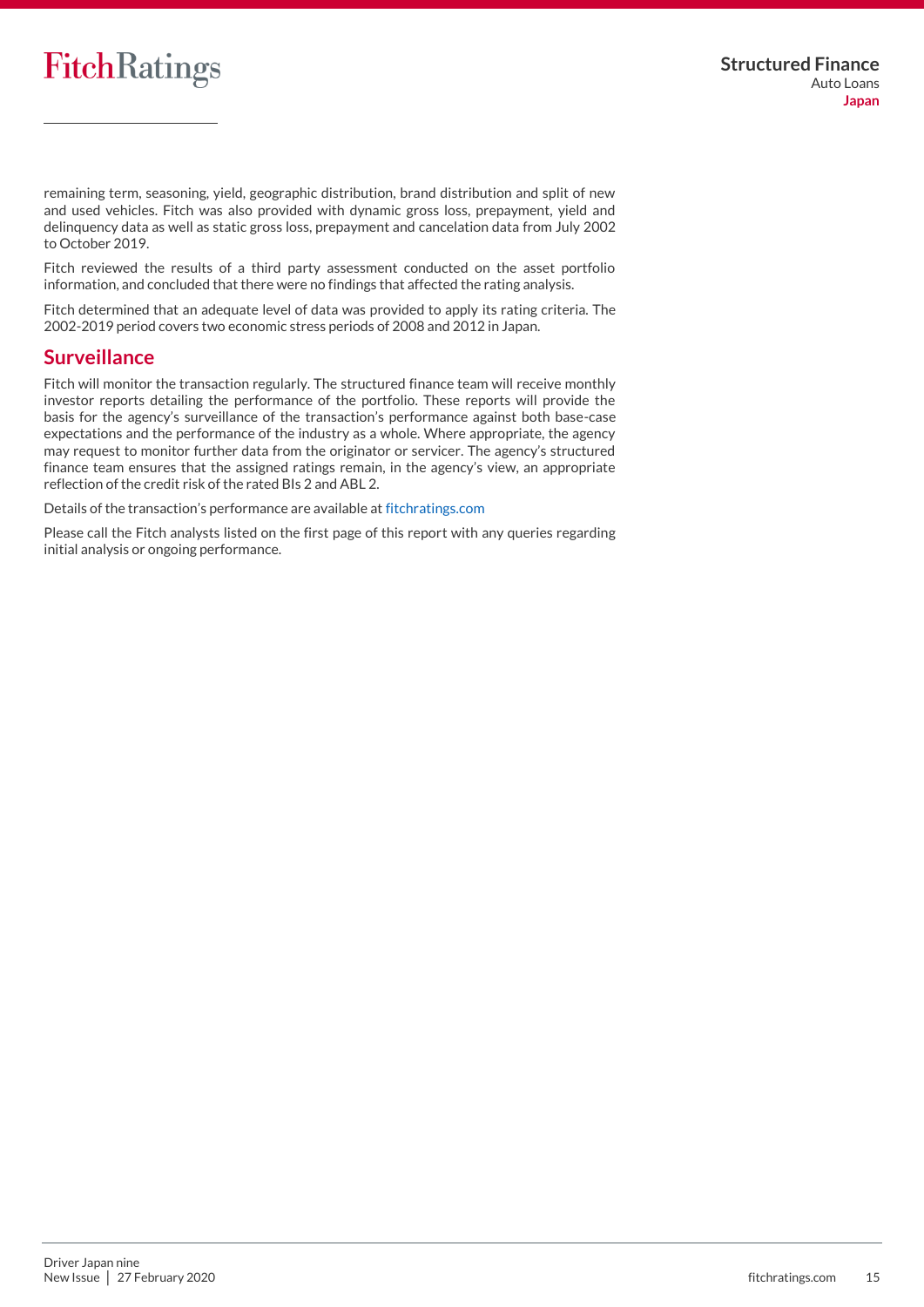

# <span id="page-15-0"></span>**Appendix 1: ESG Relevance Score**

Unless otherwise disclosed in this section, the highest level of ESG credit relevance is typically a score of 3 - ESG issues are credit neutral or have only a minimal credit impact on the transaction, either due to their nature or the way in which they are being managed by the transaction.

For more information on our ESG Relevance Scores, visi[t www.fitchratings.com/esg.](http://www.fitchratings.com/esg)